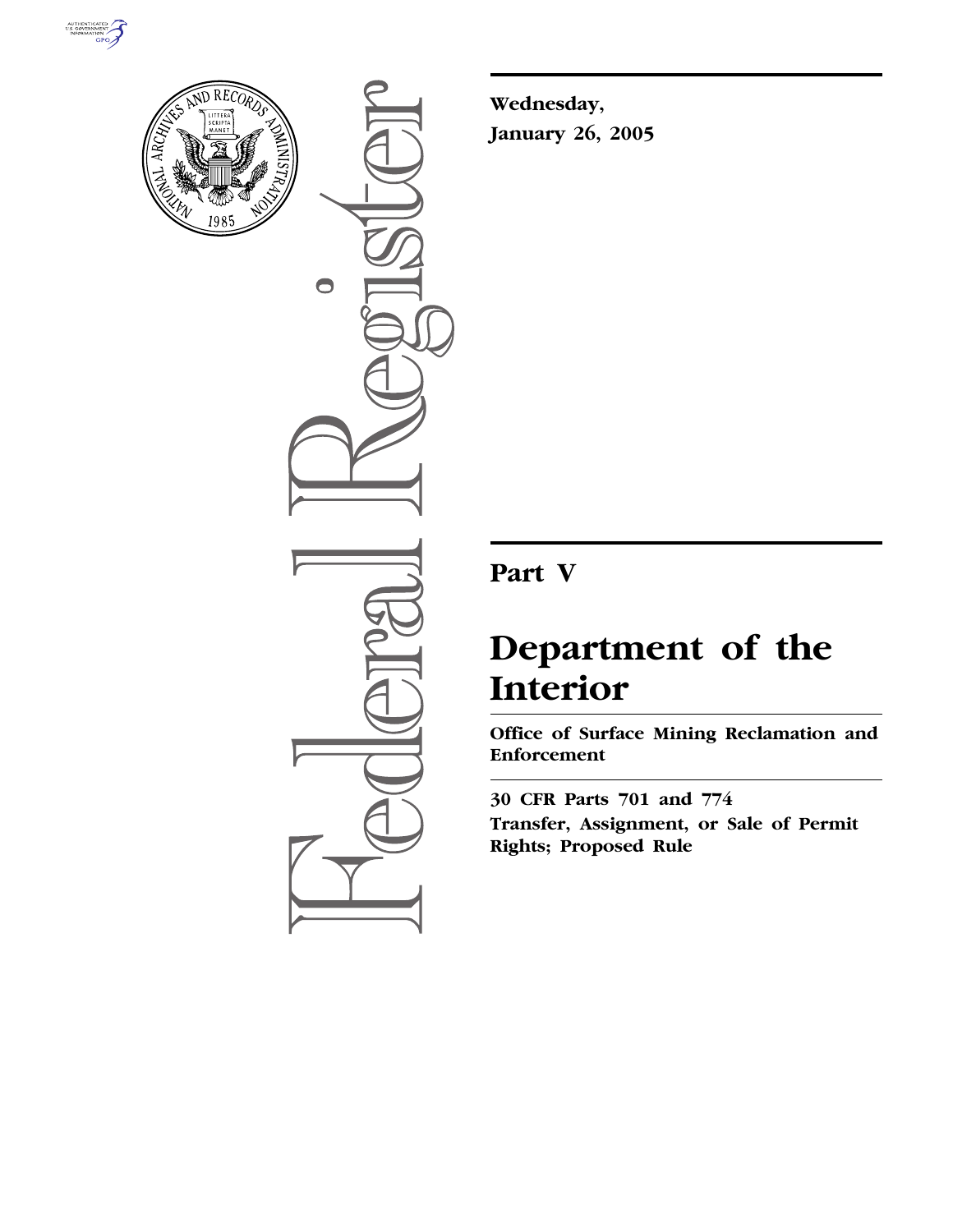# **DEPARTMENT OF THE INTERIOR**

# **Office of Surface Mining Reclamation and Enforcement**

# **30 CFR Parts 701 and 774**

**RIN 1029–AC49**

# **Transfer, Assignment, or Sale of Permit Rights**

**AGENCY:** Office of Surface Mining Reclamation and Enforcement, Interior. **ACTION:** Proposed rule.

**SUMMARY:** We, the Office of Surface Mining Reclamation and Enforcement (OSM), propose to revise our rules for, and related to, the transfer, assignment, or sale of permit rights. This proposed rule effectuates a settlement agreement we entered into with the National Mining Association (NMA) in connection with NMA's judicial challenge to certain provisions of our December 19, 2000, final ownership and control rule (2000 ownership and control rule or 2000 rule). In this proposed rule, we propose to: Revise the regulatory definitions of *transfer, assignment, or sale of permit rights* and *successor in interest;* revise the regulatory provisions relating to transfer, assignment, or sale of permit rights; and create separate rules for successors in interest. The primary purpose of the proposed rule is to distinguish clearly the circumstances that will constitute a transfer, assignment, or sale of permit rights (requiring a regulatory authority's approval and, at a minimum, a permit revision) or result in a successor in interest (requiring the issuance of a new permit) from those that will only require a permittee to provide information updates. The proposed rule also affords us an opportunity to ensure our rules are consistent with recent legal developments. This proposed rulemaking does not suspend or withdraw any of the provisions of our 2000 ownership and control rule, nor does it affect any of our proposed revisions to the 2000 rule published on December 29, 2003. This proposed rule is authorized under the Surface Mining Control and Reclamation Act of 1977, as amended (SMCRA or the Act). **DATES:** *Written comments:* We will

accept written comments on the proposed rule until 4:30 p.m., eastern time, on March 28, 2005.

*Public hearings:* Upon request, we will hold a public hearing on the proposed rule at a date, time, and location to be announced in the **Federal Register** before the hearing. We will accept requests for a public hearing

until 4:30 p.m., eastern time, on February 16, 2005. If you wish to attend a hearing, but not speak, you should contact the person identified under **FOR FURTHER INFORMATION CONTACT** before the hearing date to verify that the hearing will be held. If you wish to attend and speak at the hearing, you should follow the procedures under ''III. Public Comment Procedures."

**ADDRESSES:** You may submit comments, identified by docket number 1029– AC49, by any of the following methods:

• E-mail: *osmregs@osmre.gov.* Include docket number 1029–AC49 in the subject line of the message.

• Mail/Hand Delivery/Courier: Office of Surface Mining Reclamation and Enforcement, Administrative Record, Room 252, 1951 Constitution Avenue, NW., Washington, DC 20240.

• Federal eRulemaking Portal: *http:// www.regulations.gov.* Follow the instructions for submitting comments.

• Docket: You may review the docket (administrative record) for this rulemaking including comments received in response to this proposed rule at the Office of Surface Mining Reclamation and Enforcement, Administrative Record, located in Room 101, 1951 Constitution Avenue, NW., Washington, DC 20240. The Administrative Record office is opened Monday through Friday, excluding holidays from 8 a.m. to 4 p. m. The telephone number is (202) 208–2847.

*Instructions:* All submissions received must include the agency name and docket number for this rulemaking. For detailed instructions on submitting comments and additional information on the rulemaking process, *see* ''III. Public Comment Procedures?'' in the **SUPPLEMENTARY INFORMATION** section of this document.

If you wish to comment on the information collection aspects of this proposed rule, submit your comments to the Office of Management and Budget, Office of Information and Regulatory Affairs, Attention: Interior Desk Officer, via electronic mail, to *OIRA*\_*DOCKET@omb.eop.gov* or via telefacsimile at (202) 395–6566.

You may submit a request for a public hearing orally or in writing to the person and address specified under **FOR FURTHER INFORMATION CONTACT.** We will announce the address, date and time for any hearing in the **Federal Register** before the hearing. If you are disabled and require special accommodation to attend a public hearing, you should contact the person listed under **FOR FURTHER INFORMATION CONTACT.**

**FOR FURTHER INFORMATION CONTACT:** Earl D. Bandy, Jr., Office of Surface Mining

Reclamation and Enforcement, Appalachian Region, Applicant/Violator System Office, 2679 Regency Road, Lexington, Kentucky 40503. Telephone: (859) 260–8424 or (800) 643–9748. Email: *ebandy@osmre.gov.*

# **SUPPLEMENTARY INFORMATION:**

#### **Table of Contents**

I. Background to the Proposed Rule

- II. Discussion of the Proposed Rule
- A. Section 701.5—Definition: Successor in Interest
- B. Section 701.5—Definition: Transfer, Assignment, or Sale of Permit Rights
- C. Revised Heading for 30 CFR Part 774
- D. Section 774.1—Scope and Purpose
- E. Section 774.17—Transfer, Assignment, or Sale of Permit Rights
- F. Section 774.18—Successors in Interest

III. Public Comments Procedures

IV. Procedural Determinations

#### **I. Background to the Proposed Rule**

On December 21, 1998, we published a proposed rule to revise, among other things, our regulatory definition of *successor in interest* and our regulatory provisions for transfer, assignment, or sale of permit rights. *See* 63 FR 70580, 70591, 70601. In the 1998 proposed rule, we did not propose to revise our regulatory definition of *transfer, assignment, or sale of permit rights.* In our 2000 ownership and control rule, 68 FR 75036, which is the final rule based on the 1998 proposal, we explained that, following our analysis of the comments on the proposed revision of the definition of *successor in interest* and the regulatory provisions for transfer, assignment, or sale of permit rights, ''we decided that transfer, assignment, or sale of permit rights and successor in interest issues require further study. As a result, we are not adopting either the proposed changes to those provisions or the proposed revision of the definition of successor in interest.'' 65 FR 79605. With specific reference to the regulatory provisions at 30 CFR 774.17, we explained: ''We are not adopting the proposed revisions to § 774.17. Because of the numerous comments we received on the proposed revisions, we decided to further study issues and considerations regarding the transfer, assignment, or sale of permit rights.'' 65 FR 79642.

After we promulgated the 2000 rule, NMA filed a lawsuit in the U.S. District Court for the District of Columbia, challenging certain provisions of the 2000 rule. *National Mining Association* v. *Office of Surface Mining, et al.*, No. 01–366 (CKK) (D.D.C.). Although we did not adopt the proposed revisions to our transfer, assignment, or sale rules, NMA argued that we reopened the issue for comment and judicial review. In order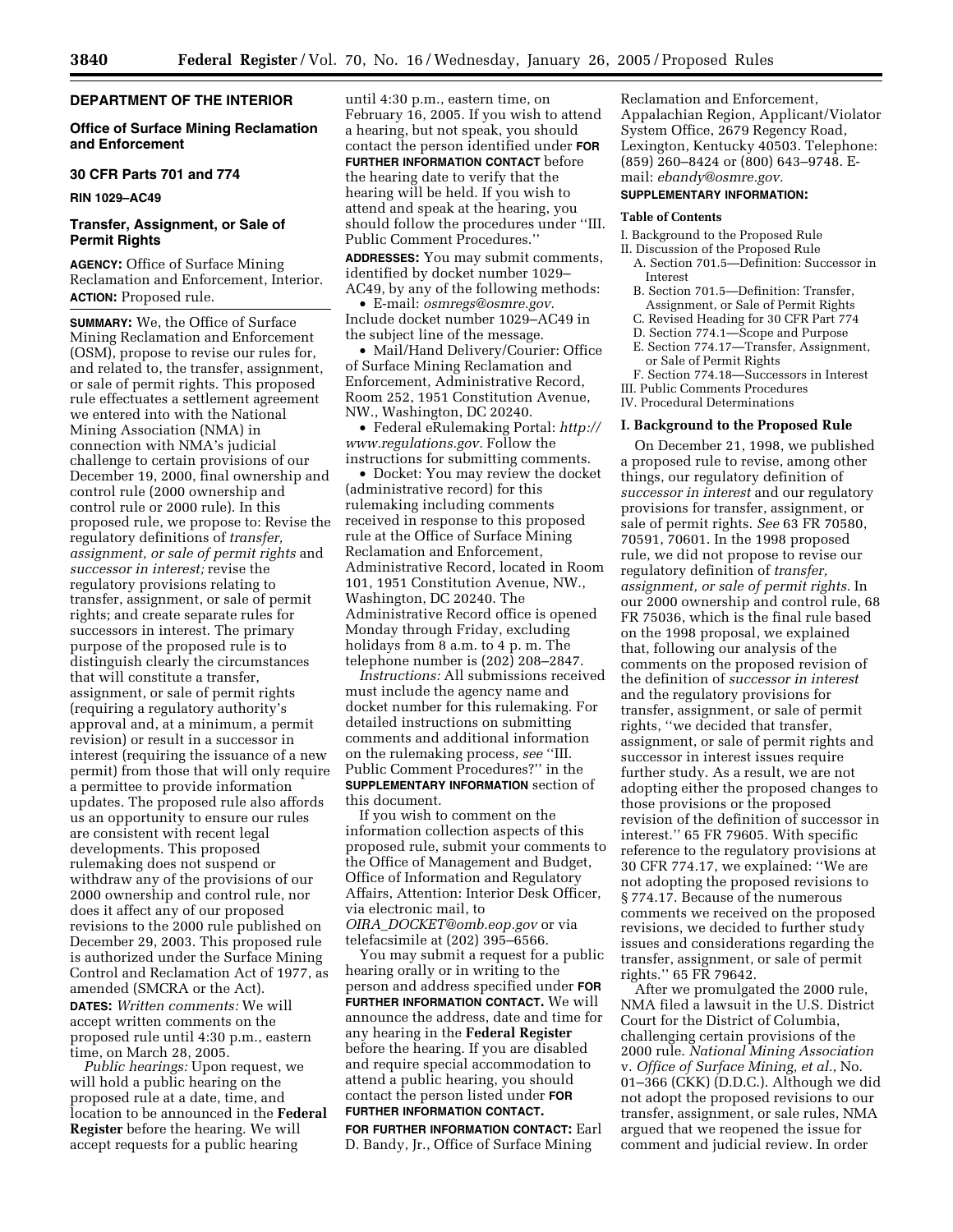to settle this issue, we agreed to publish a proposed rule concerning transfer, assignment, or sale of permit rights for public notice and comment. More specifically, we agreed to: (1) Propose regulatory revisions clarifying the interplay between, and the applicability of, our transfer, assignment, or sale regulations at 30 CFR 774.17 and the permittee information requirements found at 30 CFR 774.12(c); (2) reconsider the provisions of 30 CFR 774.17 that we addressed in the 1998 proposed rule; and (3) reconsider whether a change in majority shareholder of a permittee or operator is a transfer, assignment, or sale of permit rights requiring approval under 30 CFR 774.17.

In addition, until any new transfer, assignment, or sale rules become effective, we agreed to clarify our implementation of our existing rules, in light of legal developments. On September 9, 2004, we issued System Advisory Memorandum # 23 to effectuate this aspect of the settlement and to memorialize our interim clarification. To obtain a paper copy of System Advisory Memorandum # 23, please contact the person identified under **FOR FURTHER INFORMATION CONTACT** or, for an electronic copy, visit the following Internet address: *www.avs.osmre.gov.*

Our decision to propose new transfer, assignment, or sale and related rules is also driven by other developments. In 1988, we defined the phrases *owned or controlled* and *owns or controls* in terms of certain relationships that were deemed or presumed to constitute ownership or control. 53 FR 38868 (October 3, 1988). For example, under paragraph (a)(1) of the definition, permittees and majority shareholders (as well as certain other persons) were ''deemed'' to be owners or controllers, while, under paragraph (b), officers, directors, operators, and certain minority shareholders (as well as certain other persons) were ''presumed'' to be owners or controllers. The rules also provided that the presumptions of ownership or control could be overcome, or rebutted, upon an appropriate showing. Since 1979, we have defined *transfer, assignment, or sale of permit rights,* as it is currently defined, to mean a change in ownership or other effective control over the right to conduct surface coal mining operations. *See* existing 30 CFR 701.5.

Reading the two provisions in conjunction, some regulatory authorities have concluded that a change of a presumed owner or controller, such as an officer or director, resulted in a change in ownership or other effective

control and, thus, constituted a transfer, assignment, or sale requiring regulatory approval under 30 CFR 774.17, while others have not.

Then, in the 1998 proposed rule, we proposed to eliminate the presumptions of ownership or control. 63 FR 70580, 70604. Thereafter, on May 29, 1999, the U.S. Court of Appeals for the District of Columbia Circuit issued its decision in NMA's challenge to our April 21, 1997 interim final rule (which carried forward the presumptions in the 1988 rule). *National Mining Association.* v. *U.S. Department of the Interior,* 177 F.3d 1 (D.C. Cir. 1999) (NMA v. DOI II). NMA challenged four of our six rebuttable presumptions, which applied when a person: (1) Was an officer or director of an entity  $(\S 773.5(b)(1)); (2)$ had the ability to commit the financial or real property assets or working resources of an entity  $(\frac{5}{773.5(b)(3)};$  (3) was a general partner in a partnership (§ 773.5(b)(4)); or (4) owned 10 through 50 percent of an entity (§ 773.5(b)(5)). The court found two of the challenged ownership or control presumptions having the ability to control the assets of an entity and being a general partner in a partnership—to be ''wellgrounded.'' Id. at 7. However, the court agreed with NMA that OSM cannot presume that officers and directors or 10 through 50 percent shareholders are controllers of mining operations. Id. at 6.

In a June 15, 2000 decision in *Peabody Western Coal Co.* v. *OSM,* No. DV 2000–1–PR, the Department of the Interior's Office of Hearings and Appeals had occasion to examine the impact of *NMA* v. *DOI II* on transfer, assignment, or sale issues. In *Peabody Western,* OSM determined that Peabody Western's change of all of its corporate officers and directors constituted a transfer, assignment, or sale of permit rights under 30 CFR 701.5. The administrative law judge disagreed, explaining that, after *NMA* v. *DOI II,* OSM cannot presume that an officer or director is a controller and, therefore, a change of an officer or director, or even a change of all officers and directors, cannot, standing alone, automatically constitute a change of ''effective control'' triggering a transfer, assignment, or sale of permit rights. The administrative law judge also made some other observations that we assigned particular weight in developing this proposed rule. The judge noted that the ''other effective control'' language is ''vague and imprecise'' and ''discloses no meaningful standard and provides no advance notice to a regulated corporate entity'' as to which corporate changes

will constitute a transfer, assignment, or sale. This defect, according to the judge, does not provide ''adequate advance notice of the purported regulatory standard'' and leaves permittees ''to speculate'' as to when regulatory approval is required.

In the 2000 rule, we adopted the proposal to eliminate presumptions of control (*see* 65 FR 79600), adopted separate definitions of ''*own, owner,* or *ownership*'' and ''*control* or *controller*'' (*see* 30 CFR 701.5), and added specific requirements for permittees to update their ownership and control and related information upon any change of that information, including the change of an officer, director, or minority shareholder (*see* 30 CFR 774.12(c)). However, as explained above, we did not revise our definition of *transfer, assignment, or sale of permit rights* (*see* 30 CFR 701.5), which still includes the ''other effective control'' language, or the corresponding regulatory requirements. Thus, the existing rule continues to suffer the same flaws identified in *Peabody Western.* Also, the information update requirement at 30 CFR 774.12(c) created some confusion as to whether we had formally decided that a change in an officer, director, minority shareholder, or certain other persons, did *not* constitute a transfer, assignment, or sale of permit rights, but rather required only an information update. We were silent on this point in the preamble to the 2000 rule.

In sum, our settlement with NMA and other developments have caused us to reevaluate and propose revisions to our rules relating to the transfer, assignment, or sale of permit rights. In issuing today's proposed rule, our overarching objective is to provide greater clarity for both regulatory authorities and the regulated community by creating, to the extent possible, ''bright line,'' objective standards as to which circumstances will trigger a transfer, assignment, or sale of permit rights, or give rise to a successor in interest, requiring regulatory approval and/or a new permit. We also seek to clarify which changes will require only an information update under 30 CFR 774.12(c).

#### **II. Discussion of the Proposed Rule**

In this section, we discuss our proposed revisions to certain sections of the Code of Federal Regulations (CFR). While the range of regulatory concepts discussed in this proposed rulemaking includes other concepts in our rules, such as ownership, control, permit eligibility, and permittee information requirements, we are only proposing to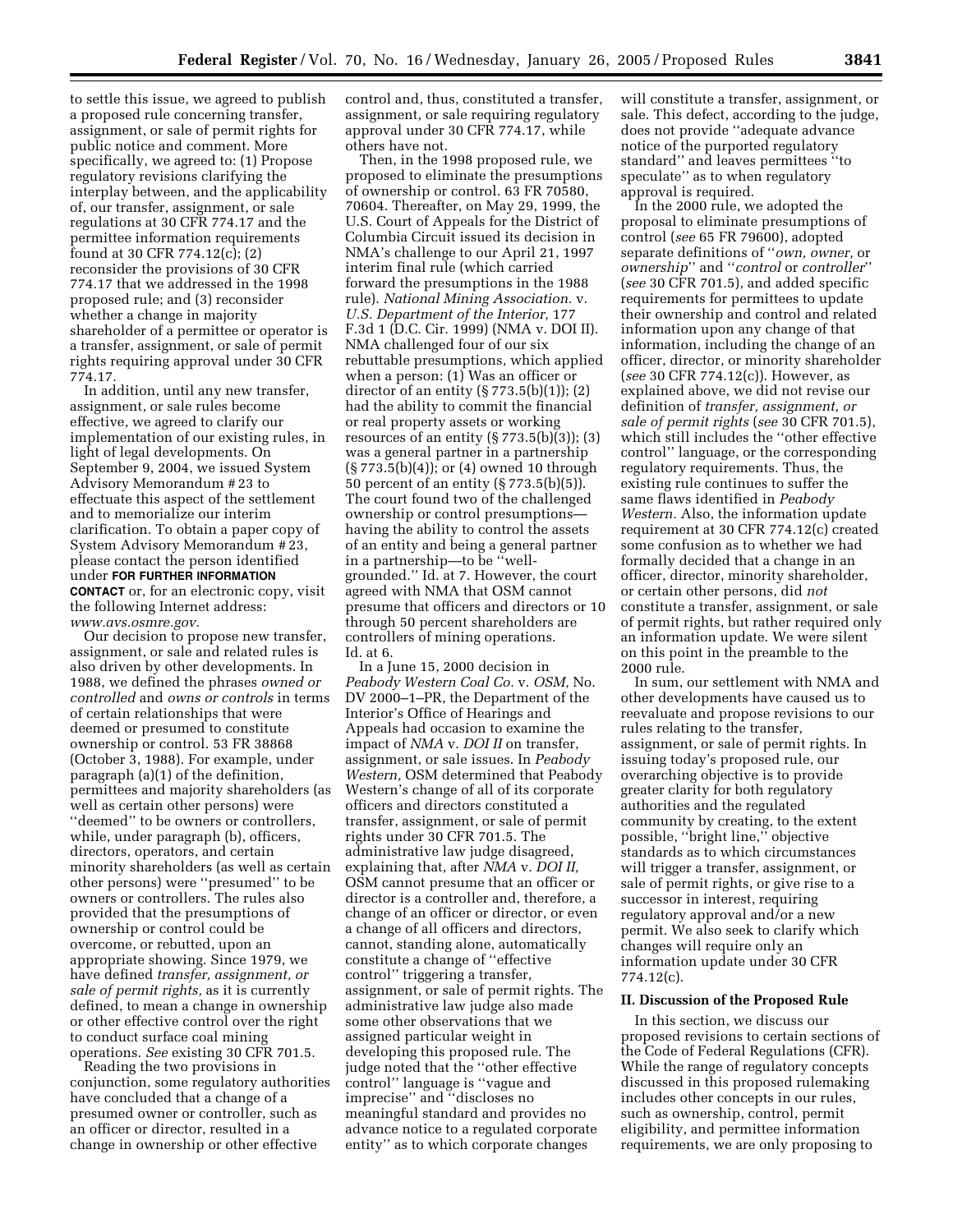revise our regulatory definitions of *transfer, assignment, or sale of permit rights* and *successor in interest,* as well as our rules for transfer, assignment, or sale of permit rights. Directly related to these proposed revisions, we also propose to create new rules for successors in interest.

The regulatory revisions we propose today are based upon our review, deliberations, and reconsideration of issues relating to the transfer, assignment, or sale of permit rights and successors in interest. We analyzed the relevant statutory provisions, including the limited legislative history of those provisions, researched relevant legal decisions, the use of the term ''successor in interest'' in other regulatory and legal contexts, and previous objections to the current rules, and relied on our considerable expertise and experience in handling transfer, assignment, or sale issues over the years. In addition, we reconsidered the relevant portions of our 1998 proposed rule as well as the relevant portions of the subsequent 2000 final rule. In short, we believe our proposal is consistent with SMCRA's statutory provisions and relevant legal precedents. We also believe this proposal, if adopted, would meet our objective of creating ''bright line,'' objective standards for this aspect of our regulatory program. We invite comments on both of these issues.

Following are discussions of our specific proposed changes to the definitions at 30 CFR 701.5 and the rules at 30 CFR 774.17, our proposed creation of new 30 CFR 774.18, and other ministerial changes required as a result of this proposed rulemaking.

## *A. Section 701.5—Definition: Successor in Interest*

We propose to revise the regulatory definition of *successor in interest* at 30 CFR 701.5. The current definition of *successor in interest* states: ''*Successor in interest* means any person who succeeds to rights granted under a permit, by transfer, assignment, or sale of permit rights.'' We propose to revise the definition to read: ''*Successor in interest* means a person who follows a permittee, by statutory succession, operation of law, or as a result of a similar, non-substantive change in form, in ownership over the right to conduct surface coal mining operations granted under a permit. Successors in interest will result from a non-commercial, nonsubstantive event, such as a business name change or an inheritance.'' As explained in more detail below, the proposed revision separates the concepts of ''successor in interest'' and ''transfer, assignment, or sale of permit

rights.'' Most importantly, the proposal also removes the subjective concept of control (or ''effective control'') from the definition of *successor in interest,* but retains the more objective standard of ''ownership,'' as we defined that term in the 2000 rule.

The starting point of our analysis was the recognition that our current rules merge the concepts of ''successor in interest'' and ''transfer, assignment, or sale of permit rights.'' That is, under our current rules, a successor in interest arises as a result of a transfer, assignment, or sale. Upon further reflection and analysis, we determined that the Act, in sections 506(b) (successor in interest) and 511(b) (transfer, assignment, or sale of permit rights), appears to treat these concepts differently and separately. Thus, we are proposing to separate the concept of successor in interest from the concept of transfer, assignment, or sale of permit rights.

In pertinent part, section 506(b) of SMCRA provides that

A successor in interest to a permittee who applies for a new permit within thirty days of succeeding to such interest and who is able to obtain the bond coverage of the original permittee may continue surface coal mining and reclamation operations according to the approved mining and reclamation plan of the original permittee until such successor's application is granted or denied.

We believe our proposal to separate the concepts of successor in interest and transfer, assignment, or sale finds support in the Act itself and in its legislative history. First, and most obviously, the concepts are discussed in different sections of the Act: The successor in interest provisions are found under section 506, while the provisions for transfer, assignment, or sale of permit rights are found under section 511. The mere fact that the provisions are in different sections suggests that Congress intended them to have different meanings. This reading of the Act is also supported by the limited legislative history. An unenacted version of SMCRA provided that

All permits issued pursuant to the requirements of this Act shall be issued for a term not to exceed five years and shall be nontransferable: *Provided,* That a successor in interest to a permittee who applies for a new permit within thirty days of succeeding to such interest and who is able to obtain the bond coverage of the original permittee may continue surface coal mining and reclamation operations according to the approved mining and reclamation plan of the original permittee until such successor's application is granted or denied.

S.7, 95th Congress, 1st Session, Senate Report No. 95–128 (May 10, 1977).

Thus, this version of the Act that existed just prior to enactment expressly disallowed transfers, but provided that successors in interest who applied for new permits could continue operations under the existing permit until a permitting decision was made. This language suggests a distinction between transfers and situations giving rise to a successor in interest. As enacted, SMCRA section 511(b) allows for the transfer, assignment, or sale of permit rights with regulatory approval. Thus, although Congress ultimately allowed for transfers, it retained separate language providing for successors in interest.

We submit that this same legislative history indicates that Congress intended for more relaxed regulatory requirements for successors in interest. For example, under the specified circumstances, successors in interest are expressly allowed to continue mining under the existing permit, while there is no such express provision for transferees, assignees, and purchasers. The relaxed regulatory scrutiny for a ''successor in interest'' comports with our understanding that a successor in interest results when the permittee undergoes a change in form only. By contrast, a transfer, assignment, or sale results in a substantive change in the party exercising rights under the permit. It makes sense, in our view, that Congress would provide for less regulatory scrutiny when there is only a change in form.

Our conclusion that a successor in interest scenario involves a nonsubstantive change in form is based on our research of State and Federal definitions of the term and rules applying the term ''successor in interest''; State and Federal case law where the term ''successor in interest'' was relevant to the subject matter of the case; and the traditional legal definition of ''successor in interest.'' In our research, we found that ''successor in interest'' is consistently used to describe a non-substantive, statutory event. That is to say, we have found that a successor in interest is the result of an operation of law or other non-commercial event, in the sense that the successor does not acquire an ownership interest in exchange for goods, services, or monetary or other consideration. The two most often cited events that result in a successor in interest are: (1) Inheritance, upon the death of another person, and (2) a change of the name of an entity—such as through a corporate reorganization—where all other legal rights and obligations are unchanged. Indeed, the case law we examined consistently found a successor in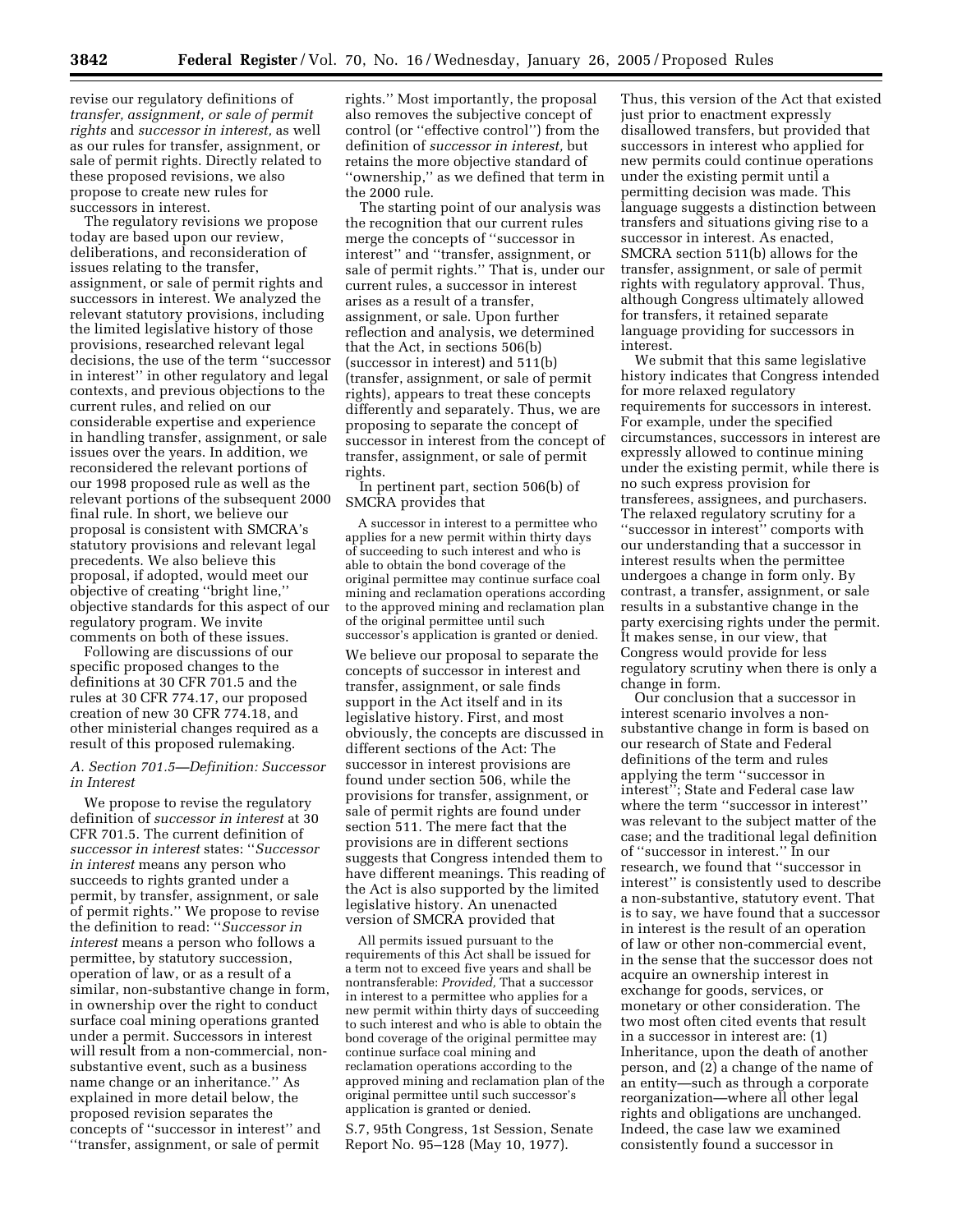interest to be a business entity that evolves from a previous entity where, apparently, all other legal attributes of the successor entity remained the same. In addition, *Black's Law Dictionary* (6th ed. 1990) explains:

In order to be a ''successor in interest,'' a party must continue to retain the same rights as original owner without change in ownership and *there must be change in form only and not in substance*, and transferee is not a ''successor in interest.'' In cases of corporations, the term ordinarily indicates statutory succession as, for instance, when corporation changes its name but retains same property.

(Emphasis added.) *See also Holland* v. *Williams Mt. Coal Co.,* 256 F.3d 819, 821–22 (D.C. Cir. 2001) (referring to the *Black's* definition as the ''standard corporate law definition''). In *Holland,* the U.S. Court of Appeals for the District of Columbia Circuit also explained that ''[a] party simply acquiring property of a firm in an arm's length transaction, and taking up its business activity, does not become the selling firm's ''successor in interest.'' *Id.* at 822. Thus, under the generally accepted legal definition of 'successor in interest," it appears that a change of ownership is considered nonsubstantive when the new owner retains the same rights as the original owner and the new owner continues to hold the same ownership interests as the original owner. *See, e.g., Holland,* 256 F.3d at 822 (a successor in interest ''is a successor to the *wealth* of the predecessor, typically through a corporate reorganization'') (emphasis in original). With the exception of labor and employment law, in no instance in our research did we find a successor in interest in the context of a commercial transaction resulting in a change of ownership in exchange for goods, services, or monetary or other consideration. Rather, the legal definition and other applications of the term suggest events that seemingly exclude commercial transactions.

Under SMCRA, a successor in interest appears to be subject to the same requirements as any other applicant for a new permit. However, a successor in interest would have an expectation of privilege not accorded to other applicants for a new permit because the Act explicitly allows mining to continue under the existing mining and reclamation plan while the successor's application is under review. This expectation of privilege or minimal regulatory scrutiny only occurs when there is a change in form only—as in the successor in interest scenario—when the circumstances do not require further review. We feel this interpretation and application of ''successor in interest'' is

consistent with the State and other Federal uses that we examined. While a successor in interest has an expectation to continue the surface coal mining operation under the existing permit, the successor must also apply for a new permit because the preceding person who held the permit no longer exists, whether that ''person'' was a natural person or a business entity.

A transfer, assignment, or sale of permit rights under section 511(c) of SMCRA, by contrast, appears to differ substantially from the successor in interest scenario in that a transfer, assignment, or sale represents a substantive change in the permittee or operator that would require regulatory approval and a new permit or a permit revision, presumably before mining can commence or resume. Thus, a transferee, assignee, or purchaser does not have the same expectation of privilege as a successor in interest. Also, because there is a substantive change in the permittee or operator, the conditions under which the substantively different party should be allowed to mine may be materially different than the conditions for the previous permittee. Arguably, continued mining under the existing permit is not appropriate and, at a minimum, the existing permit should be revised to reflect the change in circumstances before mining is resumed.

In the case of a transfer or sale of a permit to a new entity, the new entity generally will be seeking regulatory approval to assume the title of permittee. In contrast, in the case of a transfer or sale of an entity holding a permit, the name of the permittee may not change but the principle owner of the permittee may change. The situation is somewhat different for an assignment under 511(b) of SMCRA. We are proposing that a rational view of an assignment is a change in the designated operator, when other than the permittee. In such cases, the permittee stays the same but the approved mining entity changes through the authorized assignment of permit rights to a designated operator. We believe that in all these cases, the regulatory authority must determine if the entity that would be authorized to mine as a result of the transfer, assignment or sale of permit rights is eligible to conduct mining and reclamation operations. Thus, entities seeking to exercise permit rights acquired through transfer, assignment, or sale do not have the same expectation of privilege as a successor in interest.

In sum, as a result of our research, we propose that defining *successor in interest* as an independent concept, and not in the context of a transfer,

assignment, or sale of permit rights, represents a more accurate and desirable implementation of the ''successor in interest'' concept embodied in section 506(b) of the Act. We are also proposing that the key conceptual differences between a successor in interest and transfer, assignment, or sale of permit rights are that a successor in interest: (1) Occurs as the result of an operation of law or other non-commercial event and involves a non-substantive change in form, (2) has an expectation of privilege to continue mining operations under the existing permit not present in a transfer, assignment, or sale of permit rights, and (3) must apply for a new permit and not for a permit revision. These differences create a ''bright line'' distinction between entities who become successors in interest and entities that seek validation of permit rights acquired by way of a transfer, assignment, or sale.

One other important aspect of our proposed definition of successor in interest bears mention. We propose to remove the subjective concept of control—or ''effective control''—from the definition; at the same time, we propose to retain the more objective concept of ''ownership'' in the definition. (Although the current definition does not contain the words ownership or control, the concepts of ownership and control are effectively incorporated into the definition by reference to the definition of transfer, assignment, or sale of permit rights, which contains the terms ''ownership'' and ''effective control.'') Retention of the ownership concept is appropriate, in our view, because a successor in interest scenario involves a change in ownership, even though the change is technical or non-substantive. In the 2000 rule, we defined *own, owner,* or *ownership* to mean ''being a sole proprietor or possessing or controlling in excess of 50 percent of the voting securities or other instruments of ownership of an entity.'' *See* 30 CFR 701.5. (On December 29, 2003, we proposed a non-substantive revision to this definition. 68 FR 75038. Our proposed revision remains pending. If adopted, the proposed revision would not affect today's proposed rule.) Thus, under this proposal, a successor in interest would result when there has been a non-substantive change in ownership of greater than 50 percent of a permittee. By way of example, under this proposal, if a corporate permittee undergoes a reorganization (for example changing its legal status from a C corporation to a limited-liability company), resulting in a name change but retention of the same ownership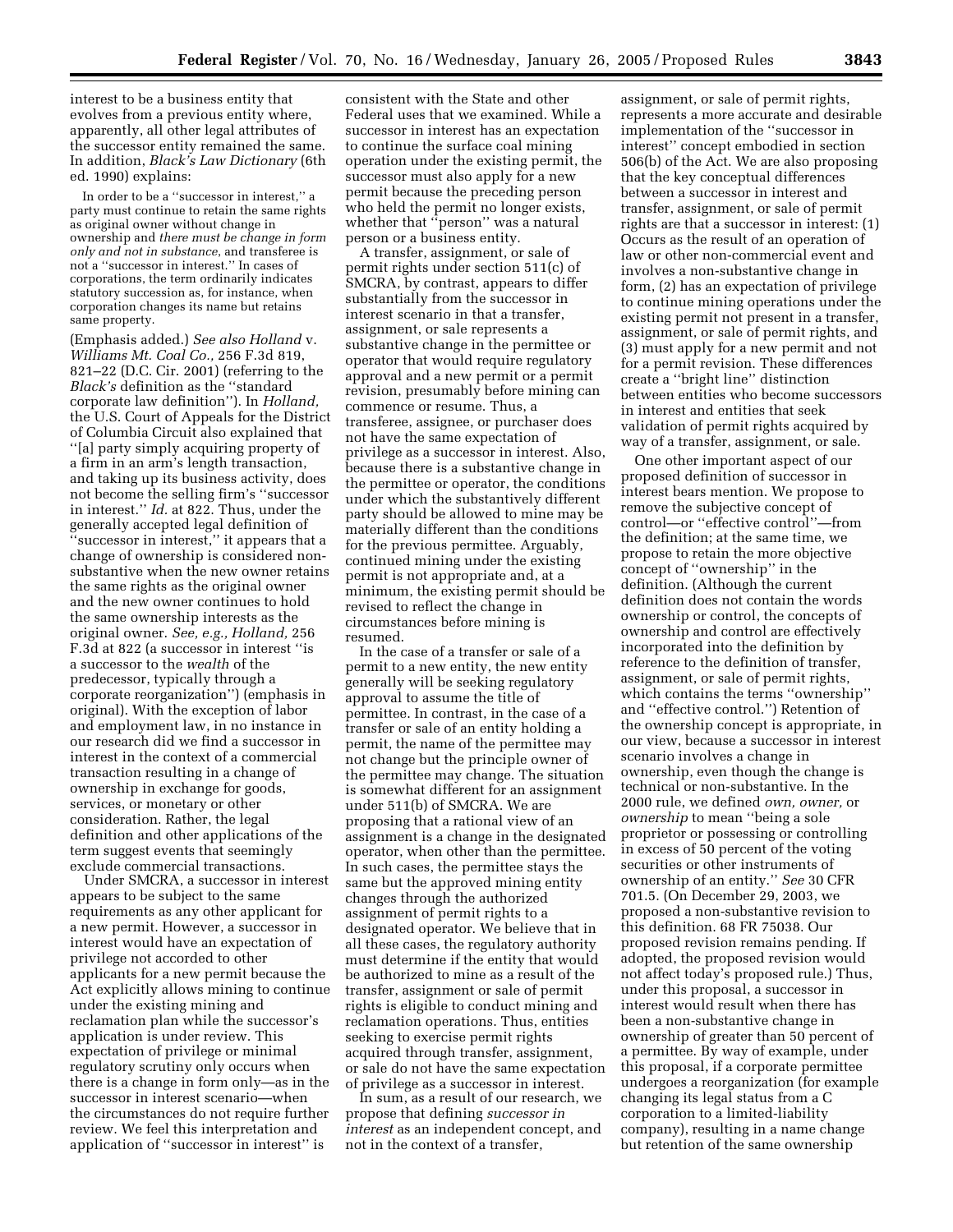interests, the new entity would be a successor in interest and would be subject to the regulatory requirements discussed below under proposed new section 774.18. Also, if a person inherits an ownership interest in a permittee of greater than 50 percent, the person would be a successor in interest to the permittee. A corollary to this proposal is that a change in ownership of 50 percent or less of the permittee or a change in control, standing alone, would never result in a successor in interest (or, as explained below, a transfer, assignment or sale) and, thus, would only require, at most, an information update under 30 CFR 774.12(c). Thus, if adopted, this aspect of the proposed rule would achieve the twin goals of providing a ''bright line,'' objective standard as to which circumstances will give rise to a successor in interest and which changes will require only an information update under 30 CFR 774.12(c). We invite comment on the statutory rationale provided above for the proposed changes to the definition of *successor in interest.* We also invite comment on whether, after applying the current definition for 25 years, there are practical reasons warranting or arguing against these changes.

# *B. Section 701.5—Definition: Transfer, Assignment, or Sale of Permit Rights*

We propose to revise the regulatory definition of *transfer, assignment, or sale of permit rights.* The current definition of *transfer, assignment, or sale of permit rights* is as follows: ''*Transfer, assignment, or sale of permit rights* means a change in ownership or other effective control over the right to conduct surface coal mining operations under a permit issued by the regulatory authority.'' We propose to revise the definition to read: ''*Transfer, assignment, or sale of permit rights* means a commercial transaction resulting in a change in ownership over the right to conduct surface coal mining operations granted under a permit or a change in operator. A transfer, assignment, or sale of permit rights involves a substantive change and not a mere change in form.'' As with our proposed definition of *successor in interest,* the most significant aspect of our proposed revision to the definition of *transfer, assignment, or sale of permit rights* is the proposed removal of the subjective concept of control (or ''effective control'') from the definition. Again, as with the definition of *successor in interest,* we also retained the more objective standard of ''ownership.'' The proposal would, to the extent possible, establish an

objective standard that can be readily understood by both regulatory authorities and the regulated community.

As discussed above, to clearly distinguish a transfer, assignment, or sale from a successor in interest scenario, we also propose that a transfer, assignment, or sale always involves a ''commercial transaction'' and a ''substantive change'' in ownership of a permittee, and not, as in the case of a successor in interest, a mere change in form. As previously explained, we propose that a successor in interest scenario, unlike a transfer, assignment, or sale, occurs as the result of an operation of law or other noncommercial event and involves a nonsubstantive change in form. In this proposal, we use the terms ''transfer'' and ''sale'' interchangeably. While there are technical differences between the terms—such as the fact that a sale involves monetary consideration while a transfer may not—the differences are of no practical consequence under this proposal because all substantive changes of ownership—whether accomplished by sale or transfer would be subject to the same regulatory requirements. When we refer to a ''commercial transaction,'' we mean acquisition of an ownership interest in exchange for goods, services, or monetary or other consideration. By ''substantive change,'' we mean that the new owner does not retain the same rights and legal attributes as the original owner and does not succeed to the wealth of the original owner. We derive this understanding of the term ''substantive change'' from the definition of the term ''successor in interest.'' As previously discussed, the caselaw interpreting the term ''successor in interest'' makes clear that an entity acquiring an ownership interest in another entity by way of a sale or transfer is not a successor in interest because sales and transfers involve substantive changes in ownership.

Throughout our deliberations, we were mindful of *Peabody Western's* admonition that our existing definition, to the extent it relies on the concept of ''effective control,'' is ''vague and imprecise'' and ''discloses no meaningful standard and provides no advance notice to a regulated corporate entity'' as to which corporate changes will constitute a transfer, assignment, or sale. We determined that it was the inclusion of the phrase ''or other effective control<sup>"</sup> that created the imprecision in the current definition. The concept of control is embodied in section 510(c) of the Act. Under that section, an applicant is not eligible to

receive a permit if it owns or controls an operation with an outstanding violation. Our existing definition of *transfer, assignment, or sale of permit rights* imports the control concept from section 510(c), but nothing in the Act compels that approach. However, we believe that a substantive change in majority ownership, which almost always involves a change of control, remains a sufficient indicator of a transfer or sale. As such, we propose to remove the concept of ''effective control'' from the definition of *transfer, assignment, or sale of permit* rights, while expressly retaining the ownership criterion.

Under this proposal, both direct transfer and sale of a permit to a new entity and a transfer or sale of an entity holding permit rights would trigger the regulatory requirements associated with transfer, assignment, or sale of permit rights. In the first scenario, involving transfer or sale of a permit to a new entity, the new entity would have to seek regulatory approval to become the new permittee, and the regulatory authority would have to determine whether the new entity is eligible to receive a permit. In the second scenario, involving a transfer or sale of an entity holding permit rights, the permittee would remain the same, and the regulatory authority would have to determine whether the existing permittee remains eligible to conduct surface coal mining operations. While we cannot address every hypothetical transaction in this preamble, the following examples outline our general understanding of the types of transactions that would constitute transfers or sales of permit rights under this proposal.

*Example 1:* Company A holds a SMCRA mining permit. Company B, through a commercial transaction involving an exchange of consideration, acquires greater than 50 percent of the stock or other ownership instruments of Company A. This transaction will be considered a transfer or sale under the definition we propose today. If Company A wishes to remain the permitee, A would have to, at a minimum, apply for a permit revision under section 774.17, discussed below. The regulatory authority would then have to determine whether A (not B) remains eligible for a permit under SMCRA and its implementing regulations. If Company B wishes to become the new permittee, B would become the subject of the permit eligibility determination. On the other hand, if Company B acquires 50 percent or less of Company A, there would not be a transfer or sale under the proposed definition. However, the existing permittee, A, would have to inform the regulatory authority of this transaction, by way of an information update, under 30 CFR 774.12(c).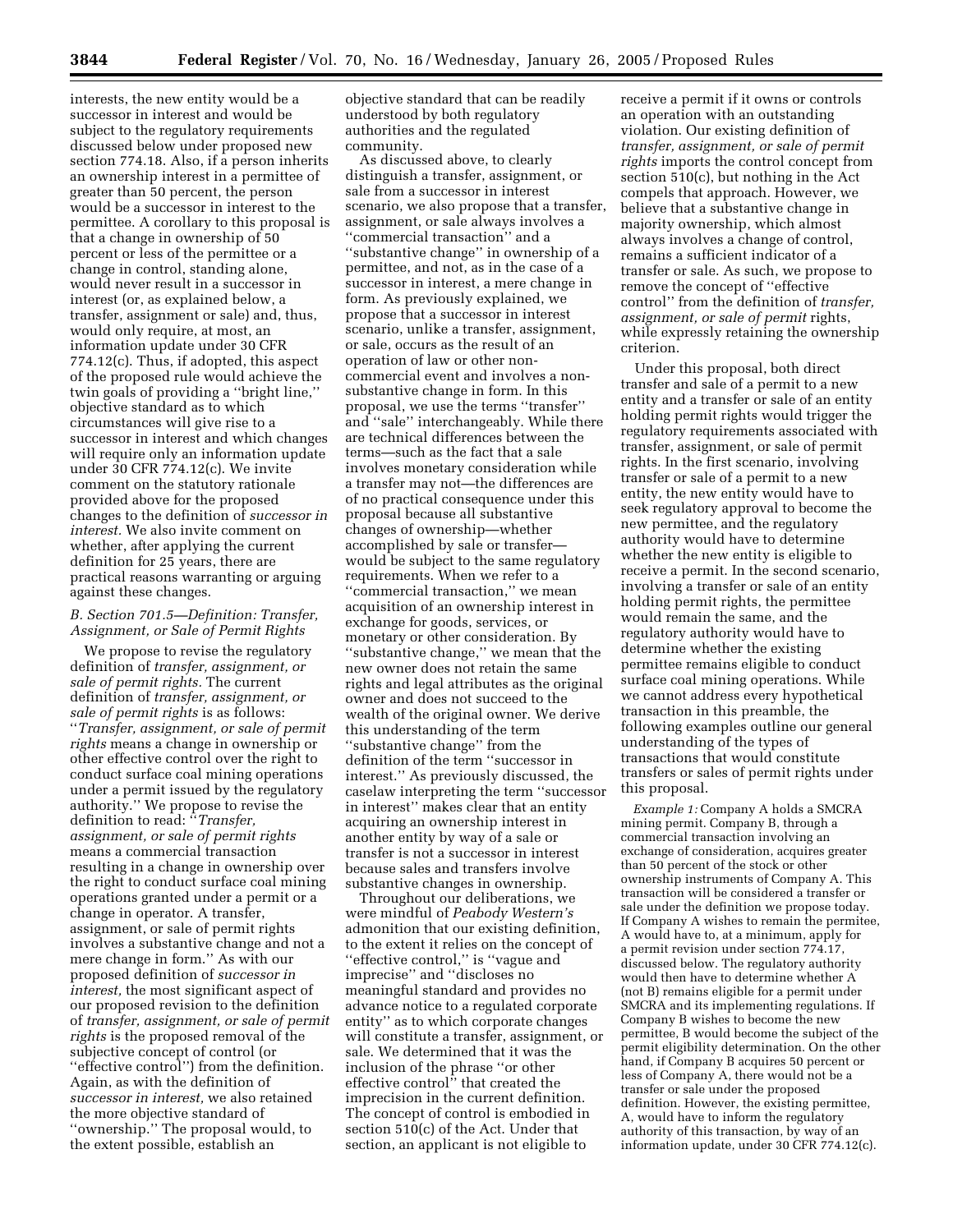*Example 2:* Parent Company A has a wholly-owned subsidiary, S, which holds a SMCRA mining permit. Company A, through a commercial transaction involving an exchange of consideration, sells or transfers greater than 50 percent of the stock or other ownership instruments in S to a new company, B. This transaction will be considered a transfer or sale under the definition we propose today. If S wishes to remain the permitee, S would have to, at a minimum, apply for a permit revision under section 774.17, discussed below. The regulatory authority would then have to determine whether S (not B) remains eligible for a permit under SMCRA and its implementing regulations. If Company B wishes to become the new permittee, B would become the subject of the permit eligibility determination. On the other hand, if Company B acquires 50 percent or less of S, there would not be a transfer or sale under the proposed definition. However, the existing permittee, S, would have to inform the regulatory authority of this transaction, by way of an information update, under 30 CFR 774.12(c).

*Example 3:* Company A holds a SMCRA mining permit, but wishes to leave the mining business. Company B acquires all of Company A's assets, including the mining permit. This transaction, which involves the direct sale or transfer of a mining permit, would constitute a transfer or sale requiring regulatory approval. Under section 774.17, discussed below, Company B, as the new mining entity, would have to apply to become the new permittee and would, thus, be the subject of the regulatory authority's permit eligibility determination. As explained below, although Company B purportedly acquired Company A's mining permit, Company B does not have the right to mine under the permit without regulatory approval.

*Example 4:* Company A, which holds a SMCRA mining permit, merges with Company B. Under the terms of the merger, B acquires a greater than 50 percent ownership interest in A. This transaction would constitute a transfer or sale under the proposed definition. If Company A is the surviving corporation and wishes to remain the permitee, A would have to, at a minimum, apply for a permit revision under section 774.17, discussed below. The regulatory authority would then have to determine whether A (not B) remains eligible for a permit under SMCRA and its implementing regulations. On the other hand, if Company B is the surviving company, Company B would have to seek regulatory approval to become the new permittee and would, thus, become the subject of the permit eligibility determination. If, through the merger, Company B acquires 50 percent or less of Company A, there would not be a transfer or sale under the proposed definition. However, the existing permittee, A, would have to inform the regulatory authority of this transaction, by way of an information update, under 30 CFR 774.12(c).

*Example 5:* Company A, which holds a SMCRA permit, is experiencing financial difficulties and becomes involved, either

voluntarily or involuntarily, in Chapter 7 bankruptcy proceedings. The bankruptcy trustee liquidates Company A's assets and sells the mining equipment and mining permit to Company B. This transaction, which involves the direct sale or transfer of a mining permit, would constitute a transfer or sale requiring regulatory approval. Under section 774.17, discussed below, Company B, as the new mining entity, would have to apply to become the new permittee and would, thus, be the subject of the regulatory authority's permit eligibility determination. As explained below, although Company B purportedly acquired Company A's mining permit, Company B does not have the right to mine under the permit without regulatory approval. If Company A is going through a Chapter 11 bankruptcy reorganization, Company A will typically continue to operate its business as a ''debtor in possession.'' This scenario, which typically will not involve a substantive change in ownership of Company A, generally will not constitute a transfer or sale under the proposed definition. However, as in the nonbankruptcy setting, if a new entity does acquire a greater than 50 percent ownership interest in A, the transaction would constitute a transfer, assignment, or sale requiring regulatory approval.

We expressly invite comment on our proposed approach to these issues, including whether both direct transfer or sale of a permit and transfer or sale of an entity holding permit rights should constitute a transfer, assignment, or sale of permit rights requiring regulatory approval.

The Act, at section 507(b)(1), requires a permit applicant to identify the operator, if different from the applicant. In our experience, the best, and perhaps only, example of an assignment of permit rights, in the SMCRA context, is a change in the designated operator. While a change in the designated operator shares with a transfer and a sale the common feature of a substantive commercial transaction, a change of operator does not involve a change in the permittee, who still retains the obligations associated with the approved permit. Rather, the permittee stays the same and only the mining entity changes. Because ''assignment'' of permit rights is included in section 511(b), and section 507(b)(1) requires identification of the operator if different from the applicant, a change of the designated operator appears significant enough to expressly require regulatory approval under section 511(b), even though it does not necessarily involve a change of ownership. Therefore, we propose expressly to clarify that a change in operator constitutes an assignment and triggers the regulatory requirements associated with transfer, assignment, or sale of permit rights. Under this proposal, when there is a

change of the designated operator, the regulatory authority would have to determine whether the new operator is eligible to conduct surface coal mining operations under the Act and its implementing regulations. We are proposing this clarification because, under current rules, some regulatory authorities have considered a change in operator as subject to transfer, assignment, or sale provisions, while others have not. We expressly invite comment on this clarification.

As previously mentioned, in our settlement with NMA, we agreed to reconsider whether a change in majority shareholder of a permittee or operator is a transfer, assignment, or sale of permit rights requiring approval under 30 CFR 774.17. We have reconsidered the issue and, for the reasons explained above, have decided to incorporate the concept of majority ownership—through crossreference to our definition of ownership at 30 CFR 701.5—in our proposed definitions of *successor in interest* and *transfer, assignment, or sale of permit rights.* Thus, based on our reconsideration of the issue, we have concluded that a non-substantive change in majority ownership always gives rise to a successor in interest (requiring a new permit) and a substantive change in majority ownership always constitutes a transfer, assignment, or sale (requiring, at a minimum, a permit revision). We specifically invite comments on this approach.

In the settlement with NMA, we also agreed to clarify the interplay between our transfer, assignment, or sale regulations and the permittee information update requirements found at 30 CFR 774.12(c), which references 30 CFR 778.11(c) and (d). Under today's proposal, as explained, a change of majority ownership would always result in a successor in interest or transfer, assignment, or sale of permit rights. As such, any change in ownership of 50 percent or less or a change in control, standing alone, would never result in a successor in interest or a transfer, assignment or sale and, thus, would only require, at most, an information update under 30 CFR 774.12(c). While a change in majority ownership would require an information update under existing section 774.12(c) (based on the cross-reference to section 778.11(c)), we have separately proposed changes to section 778.11(c). *See* 68 FR 75047. Therefore, we have not included specific proposed changes to section 774.12(c) at this time because of the possible changes to the sections it references. However, it is our intent to include, as part of any final rule,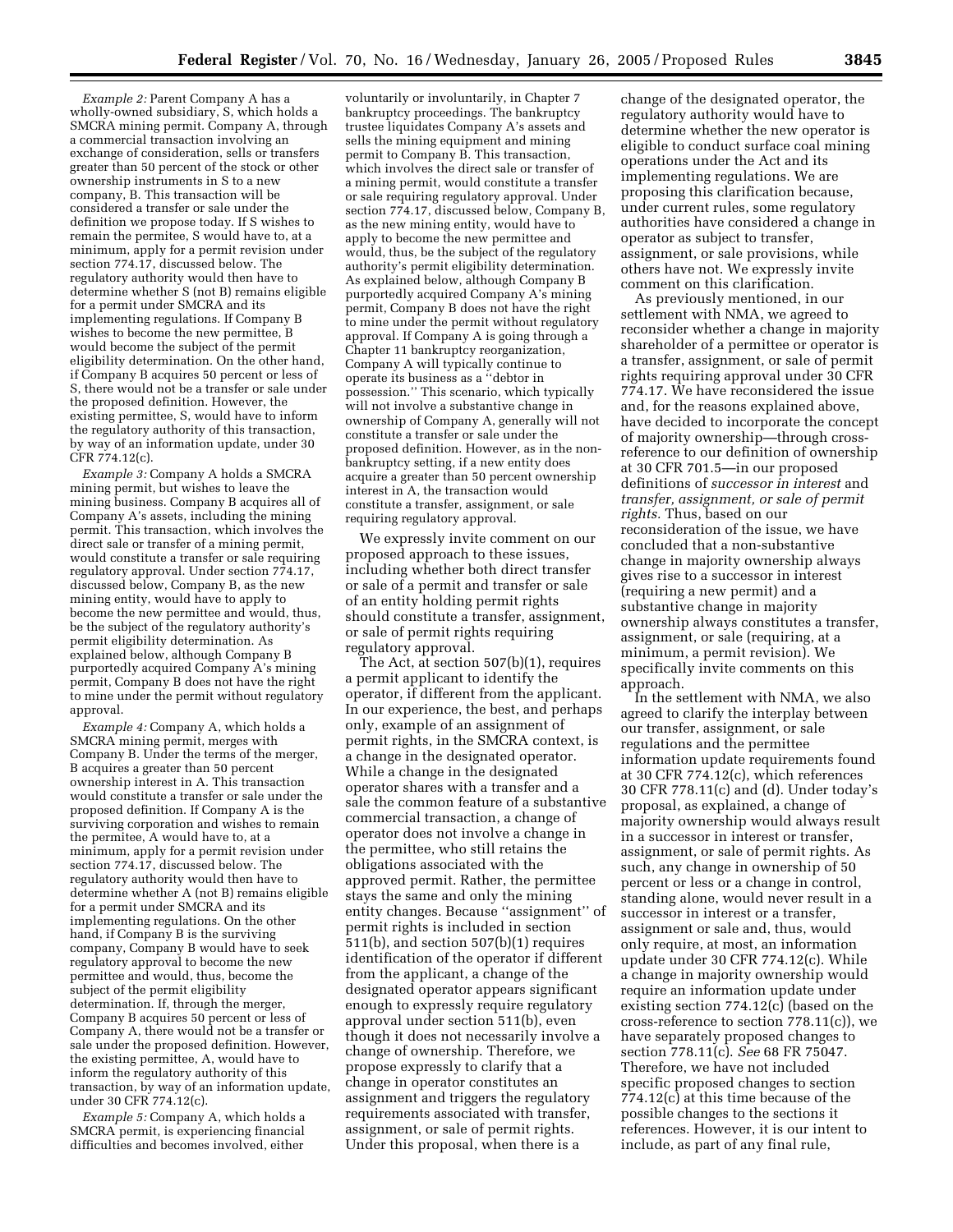changes to section 774.12(c) that would provide an objective ''bright line'' between its permit information update requirements and those changes subject to sections 774.17 or proposed 774.18.

# *C. Revised Heading for 30 CFR Part 774*

As a result of proposing to create a new section in 30 CFR part 774 pertaining to successors in interest, we also propose to revise the heading for 30 CFR part 774 by inserting the term ''successor in interest.'' The revised heading would read: ''Revision; Renewal; Transfer, Assignment, or Sale of Permit Rights; Successor in Interest; Post Permit Issuance Requirements; and Other Actions Based on Ownership, Control, and Violation Information.''

# *D. Section 774.1—Scope and Purpose*

Also as a result of proposing to create new regulatory provisions for successors in interest in 30 CFR part 774, we propose to revise the current scope and purpose at 30 CFR 774.1 by inserting the term ''successor in interest.'' It will then read as follows: ''This part provides requirements for revision; renewal; transfer, assignment, or sale of permit rights; successor in interest; entering and updating information in AVS following the issuance of a permit; postpermit issuance requirements for regulatory authorities and permittees; and other actions based on ownership, control, and violation information.''

# *E. Section 774.17—Transfer, Assignment, or Sale of Permit Rights*

Section 511(b) of SMCRA states: ''No transfer, assignment, or sale of the rights granted under any permit issued pursuant to this Act shall be made without the written approval of the regulatory authority.'' 30 U.S.C. 1261(b). Our regulations implementing this statutory provision are currently found at 30 CFR 774.17; the definition of *transfer, assignment, or sale of permit rights* is found at 30 CFR 701.5.

As we agreed in our settlement with NMA, we have examined and reconsidered all aspects of our existing regulations for the transfer, assignment, or sale of permit rights as well as all the aspects of 30 CFR 774.17 that we addressed in our 1998 proposed rule. As a result, along with proposing to revise the definition of *transfer, assignment, or sale of permit rights,* we are also proposing to revise each portion of our rules establishing the regulatory requirements for transfers, assignments, or sales of permit rights. Below, we discuss each proposed revision by paragraph.

## 30 CFR 774.17(a)

Existing paragraph 774.17(a) provides that no transfer, assignment, or sale of rights granted by a permit shall be made without the regulatory authority's prior written approval. This provision has been construed by some as an attempt to require regulatory authority approval of private business transactions. We propose to revise this provision to make clear that the regulatory authority has no involvement in private business transactions. However, in doing so, we also stress that, under this proposal, a person's acquisition of a permit or an entity holding rights granted under a permit does not mean that the purchaser has acquired the right to mine. We continue to believe that only the regulatory authority can validate permit rights upon transfer, assignment, or sale and that, in validating such permit rights, the regulatory authority must determine if the entity that proposes to mine as a result of the private transaction is eligible to conduct surface coal mining operations under the Act and its implementing regulations. Stated differently, only upon validation by the regulatory authority can it be said that the acquiring entity has permit rights. Thus, our proposal not only retains the concept that a regulatory authority must give written approval of a transfer, assignment, or sale, but that such approval must be granted before mining operations can commence.

Although section 511(b) of the Act does not include the word ''prior,'' we continue to believe a requirement of prior regulatory approval can reasonably be inferred from the statutory language. The requirement for a regulatory authority's prior approval before mining operations can commence also comports with our conclusion that a transferee, assignee, or purchaser has no expectation of privilege to continue mining under an existing permit. Thus, these proposed revisions retain the requirement for prior approval before mining by the transferee, new assignee, or purchaser resumes or commences, while clarifying that we are not attempting to regulate private commercial transactions. We invite comment upon this approach and our rationale for it. We also invite comment on whether, after over 20 years under the current rules, these changes are needed or warranted.

#### 30 CFR 774.17(b)

Paragraph (b) sets forth the proposed application requirements for a permit revision allowing a transferee, assignee, or purchaser of permit rights to conduct surface coal mining operations.

In paragraph  $(b)(1)(i)$ , we propose that the applicant identify the telephone number of the existing permittee in the application. We believe this information is beneficial to the regulatory authority during its review of the application. In this same paragraph, the existing provision requires the applicant to provide the existing permit number or ''other identifier.'' Because no other identifier is as unique to a transfer, assignment, or sale of permit rights as the permit number itself, we propose to remove the ''other identifier'' language.

Proposed paragraph (b)(1)(ii) would require a description of the transfer, assignment, or sale. Whereas the current provision requires a ''brief description,'' we propose to remove the modifier "brief" as too limiting. We do not intend for the description to be exceedingly lengthy, but it should provide sufficient information concerning the transaction for the regulatory authority to understand the nature of the commercial transaction affecting rights granted under the permit.

Proposed paragraph (b)(1)(iv) would be a new provision. We propose that the application under section 774.17 must include any proposed changes to the existing mining and/or reclamation plan. We believe that it is important for the regulatory authority to review the applicant's anticipated changes in the mining and/or reclamation plan at the same time the regulatory authority is determining whether the applicant is eligible for a permit. However, by this proposal, we do not intend to limit the right of an approved applicant to later seek revision of an approved permit.

Current paragraph (b)(2) requires the applicant to advertise the filing of the application, including the requirement to identify the name and address of the permittee. We propose to add the modifier ''existing'' to the word ''permittee.'' ''Existing permittee'' means the permittee that transferred, assigned, or sold the permit rights. Significantly, we also propose that no advertisement is required for an assignment or when there is only a change in operator. We note that the existing requirement for public notice is less extensive than that required for significant revisions, which, under our rules, are subject to the full public notice requirements applicable to new permit applications. *See* 30 CFR 773.6. We propose to retain the substance of existing paragraph (b)(2) for transfers and sales. However, we do not believe that an assignment of permit rights to a designated operator is significant enough to require public notice and comment. An assignment of permit rights involves only a conveyance of the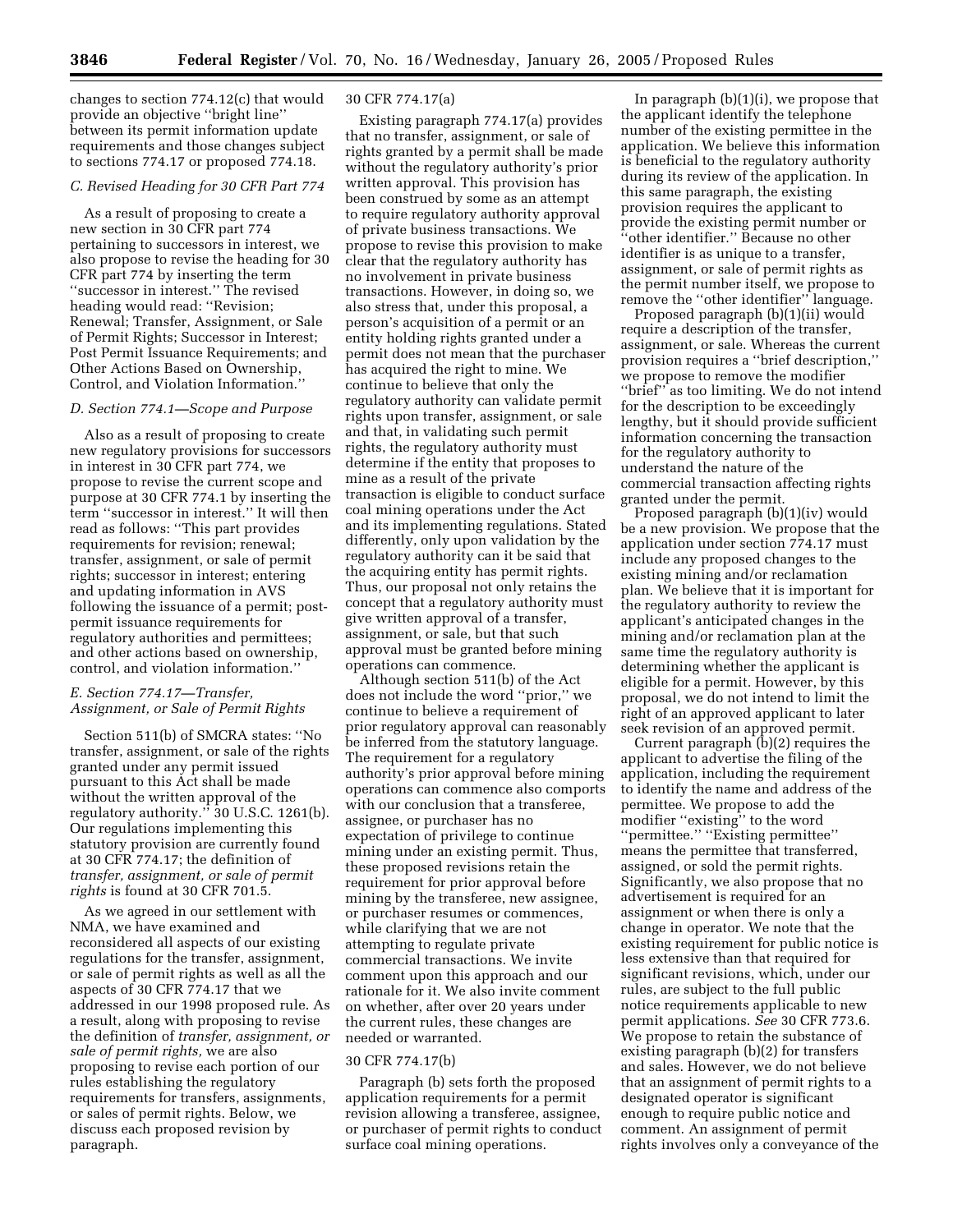permittee's right to mine, without affecting his obligation for full compliance under the permit. Therefore, we believe that advertising and public comment are not necessary for an assignment of permit rights to a designated operator.

# 30 CFR 774.17(c)

Proposed paragraph (c), which addresses public participation requirements, would remain substantively similar to the existing provisions. However, as with the advertising provision proposed at paragraph (b)(2), we do not believe an assignment of rights granted under a permit or a change in operator is significant enough to require public participation.

#### 30 CFR 774.17(d)

Proposed paragraph 774.17(d) sets forth the criteria for approval of a permit application submitted under 30 CFR 774.17. The proposed provisions are substantively similar to the existing rules. We propose to revise the performance bond provision in paragraph (d)(2) to clarify that an applicant must submit proof of a sufficient performance bond or other guarantee. We propose removing that portion of the current provision that indicates an applicant can obtain the bond coverage of the original permittee because it is unnecessary and included within the concept of submitting proof of sufficient bond.

We propose to add new paragraph (d)(3), which requires regulatory authority approval of any proposed changes to the existing permittee's approved mine and/or reclamation plan. This proposed change corresponds to the proposed addition of new paragraph (b)(1)(iv), discussed above. In our view, any proposed change to the mining and reclamation plans should be approved as part of this process. Nonetheless, we recognize that the permittee may apply for a revision of an approved permit at any time.

#### 30 CFR 774.17(e)

We propose to revise current paragraph (e), which contains provisions for notification of the regulatory authority's permitting decision. Proposed paragraph (e)(1) is substantively similar to existing paragraph (e). We propose to eliminate existing paragraph (e)(2), which is predicated on the idea that the applicant is seeking approval of a private business transaction; in its place, we propose to add a new provision that would require the regulatory authority to update the application, permit, and other relevant

records in the Applicant/Violator System (AVS) (*see* definition at 30 CFR 701.5) once a permitting decision under these procedures has been made. We believe that keeping the information in AVS accurate and current remains critical to the effective and efficient operation of the computer system.

#### 30 CFR 774.17(f)

Proposed paragraph 774.17(f) is substantively similar to the existing paragraph. The only noteworthy change would be removal of the term ''successor in interest'' to emphasize that 30 CFR 774.17, as revised, would no longer apply to successors in interest. Instead, the proposed revision would focus on ''any new permittee approved to commence surface coal mining operations under this section.''

#### *F. Section 774.18—Successor in Interest*

Section 506(b) of SMCRA states, in pertinent part:

A successor in interest to a permittee who applies for a new permit within thirty days of succeeding to such interest and who is able to obtain the bond coverage of the original permittee may continue surface coal mining and reclamation operations according to the approved mining and reclamation plan of the original permittee until such successor's application is granted or denied.

30 U.S.C. 1256(b). Previously, as under our existing rules, we have commingled the concepts of ''successor in interest'' and ''transfer, assignment, or sale.'' Thus, *successor in interest* is currently defined to mean a person who succeeds to rights granted under a permit, by transfer, assignment, or sale of those rights. Due to this merger of concepts, we have never promulgated separate regulatory provisions pertaining exclusively to successors in interest, as distinct from transferees, assignees, and purchasers. As explained previously in this preamble, we now propose to give separate regulatory effect to section 506(b)'s ''successor in interest'' provisions at proposed new 30 CFR 774.18. Our reasons for proposing to separate the successor in interest provisions from the transfer, assignment, or sale provisions are explained elsewhere in this preamble. The most significant aspect of these proposed provisions is that a successor in interest may, under certain specified circumstances, continue to mine under the existing permit while the regulatory authority processes the successor in interest's new permit application. Below, we discuss each proposed provision by paragraph.

## 30 CFR 774.18(a)

We propose to add new paragraph 774.18(a), which would establish application requirements for successors in interest. Consistent with SMCRA section 506(b), proposed paragraph (a)(1) would provide that a successor in interest must apply for a new permit within 30 days of succeeding to the rights granted under an existing permit. Proposed paragraph (a)(2) would require a successor in interest to obtain performance bond coverage in an amount sufficient to cover the operations proposed in the permit application and provide proof of such coverage to the regulatory authority. Proposed paragraph (a)(3) requires the successor in interest to meet any other requirements specified by the regulatory authority. Proposed paragraph (a)(3) is consistent with provisions in our other permitting rules and is also consistent with our belief that a regulatory authority should retain some discretion to specify additional requirements based on the case-specific circumstances of a particular permit application.

# 30 CFR 774.18(b)

At paragraph (b), we propose to give effect to SMCRA section 506(b)'s provision for successors in interest to continue mining under the existing permit. Consistent with section 506(b), we propose that a successor in interest who applies for a new permit within 30 days, and who is able to obtain the bond coverage of the original permittee, or equivalent bond coverage, may continue uninterrupted surface coal mining and reclamation operations under the existing permit. This provision comports with the statutory text of section 506(b) and the legislative history supporting that section. Although the Act specifies that the successor in interest must obtain the bond coverage of the original permittee, we believe that it is consistent with the Act to allow the successor in interest to obtain new bond coverage equivalent to the original permittee's coverage.

# **III. Public Comment Procedures**

*Electronic or Written Comments:* If you submit written comments, they should be specific, confined to issues pertinent to the proposed rule, and explain the reason for any recommended change(s). We appreciate any and all comments, but the most useful and likely to influence decisions on a final rule will be those that either involve personal experience or include citations to and analyses of SMCRA, its legislative history, its impending regulations, case law, other pertinent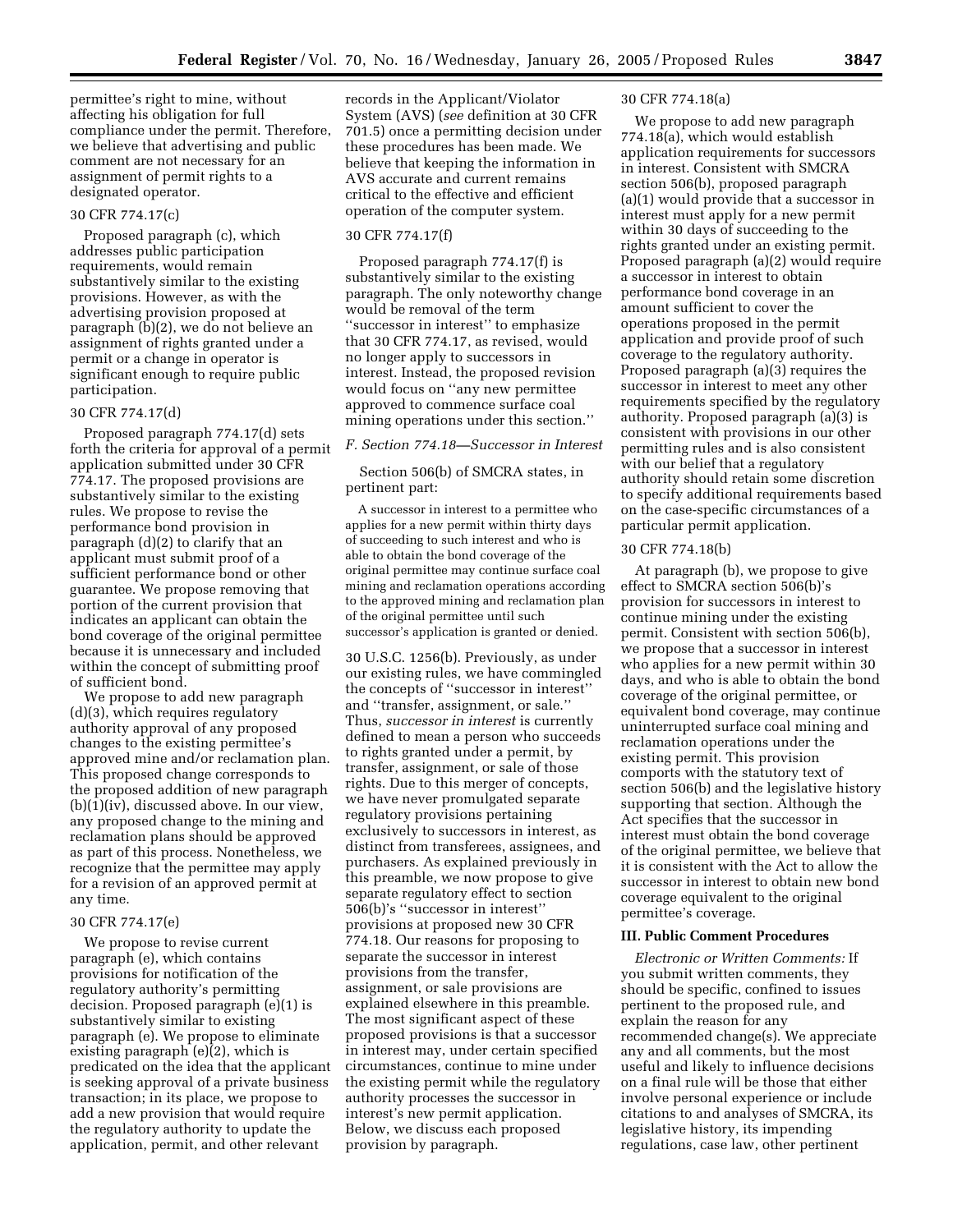State or Federal laws or regulations, technical literature, or other relevant publications.

Except for comments provided in an electronic format, you should submit three copies of your comments if practical. We will not consider anonymous comments. Comments received after the close of the comment period (*see* **DATES**) or at locations other than those listed above (*see* **ADDRESSES**) will not be considered or included in the Administrative Record.

*Availability of Comments:* Our practice is to make comments, including names and home addresses of respondents, available for public review during regular business hours at the OSM Administrative Record Room (*see* **ADDRESSES**). Individual respondents may request that we withhold their home address from the rulemaking record. We will honor this request to the extent allowable by law. There also may be circumstances in which we would withhold from the rulemaking record a respondent's identity, to the extent allowed by law. If you wish us to withhold your name and/or address, you must state this prominently at the beginning of your comment and submit your comment by regular mail, not electronically. We will make all submissions from organizations or businesses, and from individuals identifying themselves as representatives or officials of organizations or businesses, available for public inspection in their entirety.

*Public hearings:* We will hold a public hearing on the proposed rule upon request only. The time, date, and address for any hearing will be announced in the **Federal Register** at least 7 days prior to the hearing.

Any person interested in participating in a hearing should inform Mr. Earl Bandy (*see* **FOR FURTHER INFORMATION CONTACT**), either orally or in writing by 4:30 p.m., eastern time, on February 16, 2005. If no one has contacted Mr. Bandy to express an interest in participating in a hearing by that date, a hearing will not be held. If only one person expresses an interest, a public meeting rather than a hearing may be held, with the results included in the Administrative Record.

The public hearing will continue on the specified date until all persons scheduled to speak have been heard. If you are in the audience and have not been scheduled to speak and wish to do so, you will be allowed to speak after those who have been scheduled. We will end the hearing after all persons scheduled to speak and persons present in the audience who wish to speak have been heard. To assist the transcriber and ensure an accurate record, we request, if possible, that each person who speaks at a public hearing provide us with a written copy of his or her testimony.

*Public meeting:* If there is only limited interest in a hearing at a particular location, a public meeting, rather than a public hearing, may be held. Persons wishing to meet with us to discuss the proposed rule may request a meeting by contacting the person listed under **FOR FURTHER INFORMATION CONTACT.** All meetings will be open to the public and, if possible, notice of the meetings will be posted at the appropriate locations listed under **ADDRESSES.** A written summary of each public meeting will be made a part of the administrative record of this rulemaking.

## **IV. Procedural Determinations**

# *Executive Order 12866—Regulatory Planning and Review*

The proposed rule is considered a significant rule and is subject to review by the Office of Management and Budget under Executive Order 12866.

a. The proposed rule will not have an effect of \$100 million or more on the economy. It will not adversely affect in a material way the economy, productivity, competition, jobs, the environment, public health or safety, or State, local, or tribal governments or communities. The proposed revisions to the regulations implementing SMCRA sections 506(b) and 511(b) will not have an adverse economic impact on the coal industry or State regulatory authorities. The anticipated expenses for the coal industry and the States under the proposed creation of separate provisions for successors in interest are not significant, given that these costs previously have been a subset of costs projected for the coal industry and States under the provisions for transfer, assignment, or sale of permit rights. Therefore, any change in the estimated costs would be relatively small. None of the changes significantly alter the fundamental framework of our regulatory program.

b. The proposed rule would not create a serious inconsistency or otherwise interfere with an action taken or planned by another agency.

c. The proposed rule would not alter the budgetary effects of entitlements, grants, user fees, loan programs, or the rights and obligations of their recipients.

d. The proposed rule may raise novel legal or policy issues which is why it is considered significant.

# *Regulatory Flexibility Act*

The Department of the Interior certifies that this proposed rule will not have a significant economic impact on

a substantial number of small entities under the Regulatory Flexibility Act (5 U.S.C. 601 *et seq.*). As previously stated, the proposed revisions to the regulations implementing sections 506(b) and 511(b) of SMCRA would not have an adverse economic impact on the coal industry or State regulatory authorities. In addition, the proposed rule would produce no adverse effects on competition, employment, investment, productivity, innovation, or the ability of United States enterprises to compete with foreign-based enterprises in domestic or export markets.

# *Small Business Regulatory Enforcement Fairness Act*

For the reasons previously stated, this proposed rule is not a major rule under 5 U.S.C. 804(2), the Small Business Regulatory Enforcement Fairness Act. This proposed rule:

a. Does not have an annual effect on the economy of \$100 million or more.

b. Will not cause major increases in costs or prices for consumers, individual industries, Federal, State, or local government agencies, or geographic regions.

c. Does not have significant adverse effects on competition, employment, investment, productivity, innovation, or the ability of the United States-based enterprises to compete with foreignbased enterprises.

## *Unfunded Mandates Reform Act of 1995*

For the reasons previously stated, this proposed rule would not impose an unfunded mandate on State, local, or tribal governments or the private sector of more than \$100 million per year. The proposed rule does not have a significant or unique effect on State, local or tribal governments or the private sector. A statement concerning information required under the Unfunded Mandates Reform Act (2 U.S.C. 1531) is not required.

# *Executive Order 12630—Takings*

This proposed rule does not have any significant takings implications under Executive Order 12630. Therefore, a takings implication assessment is not required.

# *Executive Order 12988—Civil Justice Reform*

In accordance with Executive Order 12988, the Office of the Solicitor has determined that this rule does not unduly burden the judicial system and meets the requirements of sections 3(a) and 3(b)(2) of the Order.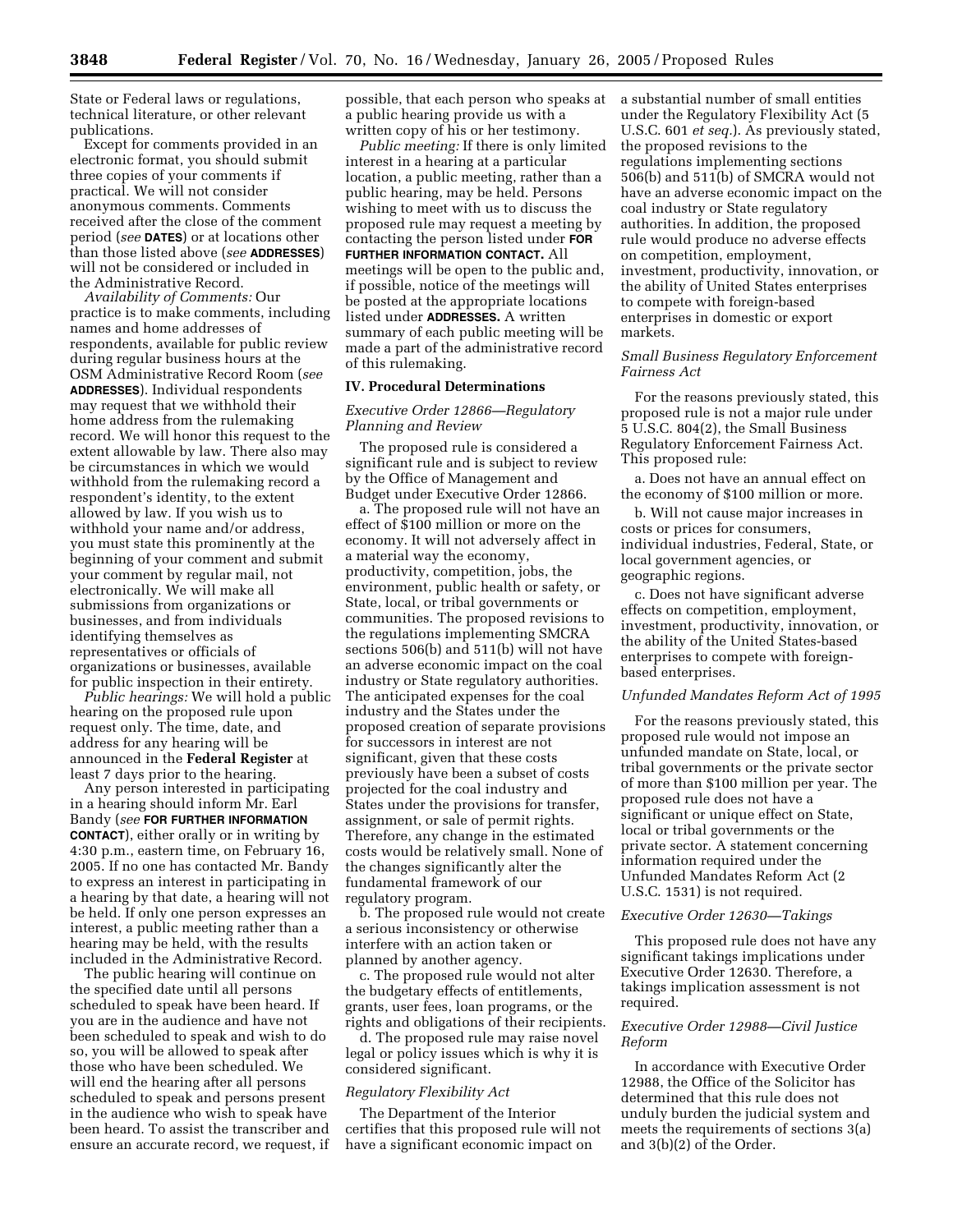## *Executive Order 13132—Federalism*

For the reasons discussed above, this proposed rule does not have significant Federalism implications to warrant the preparation of a Federalism Assessment under Executive Order 13132.

# *Executive Order 13175—Consultation and Coordination With Indian Tribal Governments*

In accordance with Executive Order 13175, we have evaluated the potential effects of this proposed rule on Federally recognized Indian tribes. We have determined that the proposed rule would not have substantial direct effects on the relationship between the Federal Government and Indian tribes, or on the distribution of power and responsibilities between the Federal Government and Indian Tribes.

# *Executive Order 13211—Actions Concerning Regulations That Significantly Affect Energy Supply, Distribution, or Use*

This proposed rule is not considered a significant energy action under Executive Order 13211. For the reasons previously stated, the proposed revisions to the regulations implementing SMCRA sections 506(b) and 511(b) would not have a significant effect on the supply, distribution, or use of energy.

#### *Paperwork Reduction Act*

The proposed rule requires an information collection under the Paperwork Reduction Act. In accordance with 44 U.S.C. 3507(d), OSM has submitted the information collection and recordkeeping requirements of 30 CFR part 774 to the Office of Management and Budget (OMB) for review and approval.

*Title:* Revision; Renewal; Transfer, Assignment, or Sale of Permit Rights; Successor in Interest; Post-Permit Issuance Requirements; and Other Actions Based on Ownership, Control, and Violation Information.

*OMB Control Number:* 1029–New. *Summary:* Sections 506 and 511 of Public Law 95–87 provide that persons seeking permit revisions, renewals, transfer, assignment, or sale of their permit rights for coal mining activities submit relevant information to the regulatory authority to allow the regulatory authority to determine whether the applicant meets the requirements for the action anticipated.

*Bureau Form Number:* None.

*Frequency of Collection:* On occasion. *Description of Respondents:* Surface coal mining permit applicants and State regulatory authorities.

*Total Annual Responses:* 6,701.

*Total Annual Burden Hours:* 59,331. Comments are invited on:

(a) Whether the proposed collection of information is necessary for the proper performance of OSM and State regulatory authorities, including whether the information will have practical utility;

(b) The accuracy of OSM's estimate of the burden of the proposed collection of information;

(c) Ways to enhance the quality, utility, and clarity of the information to be collected; and

(d) Ways to minimize the burden of collection on the respondents.

Under the Paperwork Reduction Act, OSM must obtain OMB approval of all information and recordkeeping requirements. No person is required to respond to an information collection request unless the form or regulation requesting the information has a currently valid OMB control (clearance) number. To obtain a copy of OSM's information collection clearance request, explanatory information, and related forms, contact John A. Trelease at (202) 208–2783 or by e-mail at *jtreleas@osmre.gov.*

By law, OMB must respond to OSM's request for approval within 60 days of publication of this proposed rule, but may respond as soon as 30 days after publication. Therefore, to ensure consideration by OMB, you must send comments regarding these burden estimates or any other aspect of these information collection and recordkeeping requirements by February 25, 2005, to the Office of Management and Budget, Office of Information and Regulatory Affairs, Attention: Interior Desk Officer, via e-mail to *OIRA*\_*DOCKET@omb.eop.gov,* or via facsimile to (202) 395–6566. Also, please send a copy of your comments to John A. Trelease, Office of Surface Mining Reclamation and Enforcement, Room 252–SIB, 1951 Constitution Ave., NW., Washington, DC 20240, or electronically to *jtreleas@osmre.gov.*

# *National Environmental Policy Act*

We have reviewed this proposed rule and determined that it is categorically excluded from the National Environmental Policy Act process in accordance with the Departmental Manual 516 DM 2, Appendices 1.9 and 2.

#### *Clarity of This Regulation*

Executive Order 12866 requires each agency to write regulations that are easy to understand. We invite your comments on how to make this proposed rule easier to understand, including answers to questions such as

the following: (1) Are the requirements in the proposed rule clearly stated? (2) Does the proposed rule contain technical language or jargon that interferes with its clarity? (3) Does the format of the proposed rule (grouping and order of sections, use of headings, paragraphing, *etc.*) aid or reduce its clarity? (4) Would the rule be easier to understand if it were divided into more (but shorter) sections? (A ''section'' appears in bold type and is preceded by the symbol ''§ '' and a numbered heading; for example, § 774.17. (5) Is the description of the proposed rule in the **SUPPLEMENTARY INFORMATION** section of this preamble helpful in understanding the proposed rule? What else could we do to make the proposed rule easier to understand? Send a copy of any comments that concern how we could make this proposed rule easier to understand to: Office of Regulatory Affairs, Department of the Interior, Room 7229, 1849 C Street NW., Washington, DC 20240. You may also email the comments to this address: *Exsec@ios.doi.gov.*

# **List of Subjects**

#### *30 CFR Part 701*

Law enforcement, Surface mining, Underground mining.

#### *30 CFR Part 774*

Reporting and recordkeeping requirements, Surface mining, Underground mining.

Dated: December 22, 2004.

#### **Rebecca W. Watson,**

*Assistant Secretary, Land and Minerals Management.*

For the reasons given in the preamble, OSM proposes to amend 30 CFR Parts 701 and 774 as set forth below:

# **PART 701—PERMANENT REGULATORY PROGRAM**

1. The authority citation for part 701 continues to read as follows:

**Authority:** 30 U.S.C. 1201 *et seq.*

2. Amend § 701.5 as follows: a. Revise the definition of *Successor in interest.*

b. Revise the definition of *Transfer, assignment, or sale of permit rights.*

The revised definitions read as follows.

#### **§ 701.5 Definitions.**

\* \* \* \* \* *Successor in interest* means a person who follows a permittee, by statutory succession, operation of law, or as a result of a similar, non-substantive change in form, in ownership over the right to conduct surface coal mining